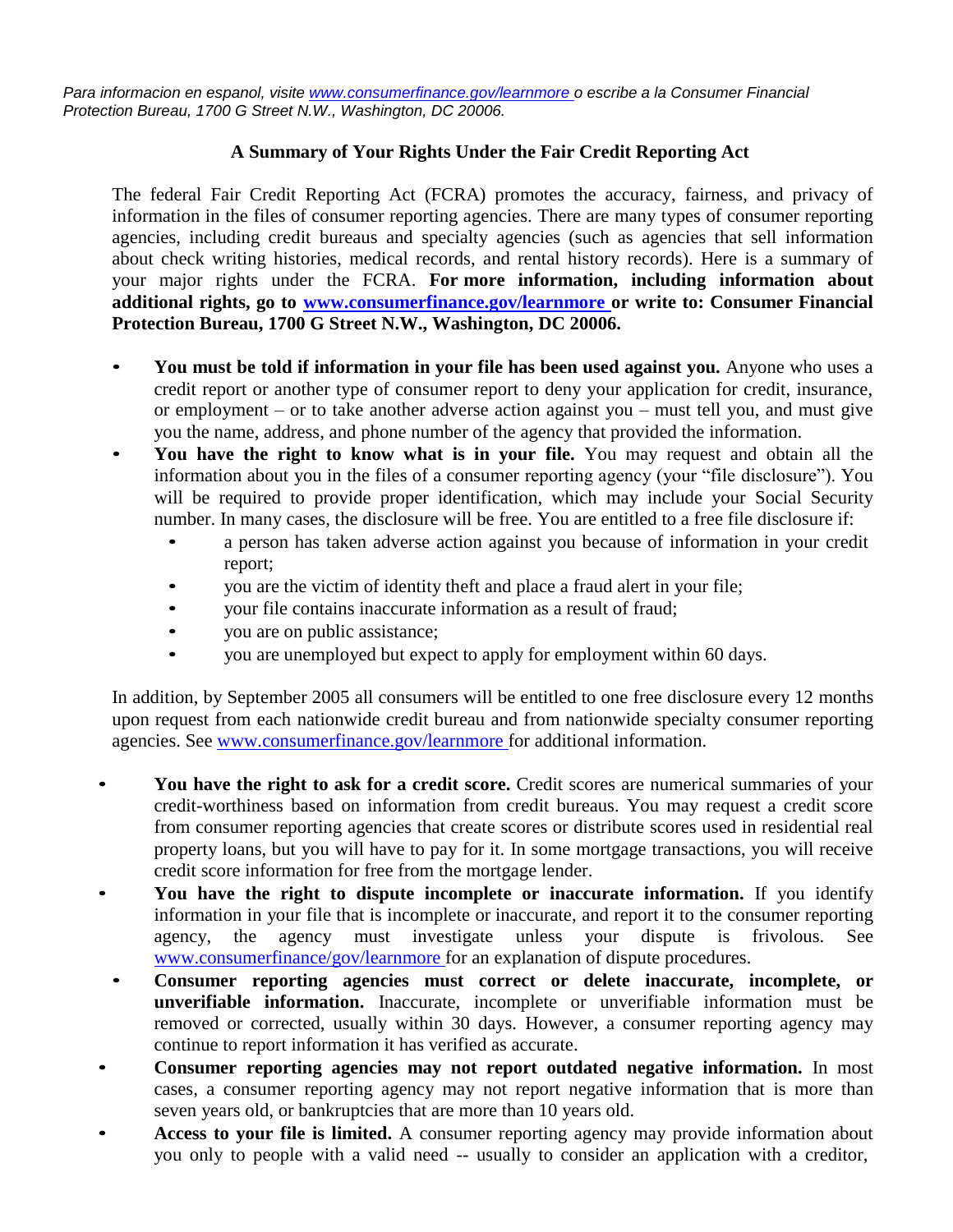insurer, employer, landlord, or other business. The FCRA specifies those with a valid need for access.

- **You must give your consent for reports to be provided to employers.** A consumer reporting agency may not give out information about you to your employer, or a potential employer, without your written consent given to the employer. Written consent generally is not required in the trucking industry. For more information, go to [www.consumerfinance/gov/learnmore.](http://www.ftc.gov/credit)
- **You may limit "prescreened" offers of credit and insurance you get based on information in your credit report.** Unsolicited "prescreened" offers for credit and insurance must include a toll-free phone number you can call if you choose to remove your name and address from the lists these offers are based on. You may opt-out with the nationwide credit bureaus at 1-888-5- OPTOUT (1-888-567-8688).
- **You may seek damages from violators.** If a consumer reporting agency, or, in some cases, a user of consumer reports or a furnisher of information to a consumer reporting agency violates the FCRA, you may be able to sue in state or federal court.
- **Identity theft victims and active duty military personnel have additional rights.** For more information, visit [www.consumerfinance/gov/learnmore.](http://www.ftc.gov/credit)

**States may enforce the FCRA, and many states have their own consumer reporting laws. In some cases, you may have more rights under state law. For more information, contact your state or local consumer protection agency or your state Attorney General. Federal enforcers are:**

| <b>TYPE OF BUSINESS:</b>                                        | <b>CONTACT:</b>                                              |
|-----------------------------------------------------------------|--------------------------------------------------------------|
| Consumer reporting agencies, creditors and others not listed    | Consumer Financial Protection Bureau, 1700 G Street N.W.,    |
| below                                                           | Washington, DC 20006                                         |
| National banks, federal branches/agencies of foreign banks      | Office of the Comptroller of the Currency                    |
| (word National" or initials "N.A." appear in or after bank's    | Compliance Management, Mail Stop 6-6                         |
| name)                                                           | Washington, DC 20219 800-613-6743                            |
| Federal Reserve System member banks (except national            | <b>Federal Reserve Board</b>                                 |
| banks, and federal branches/agencies of foreign banks)          | Division of Consumer & Community Affairs                     |
|                                                                 | Washington, DC 20551 202-452-3693                            |
| Savings associations and federally chartered savings banks      | Office of Thrift Supervision                                 |
| (word "Federal" or initials "F.S.B." appear in federal          | <b>Consumer Complaints</b>                                   |
| institution's name)                                             | Washington, DC 20552 800-842-6929                            |
| Federal credit unions (words "Federal Credit Union" appear in   | National Credit Union Administration                         |
| institution's name)                                             | 1775 Duke Street                                             |
|                                                                 | Alexandria, VA 22314 703-519-4600                            |
| State-chartered banks that are not members of the Federal       | Federal Deposit Insurance Corporation                        |
| Reserve System                                                  | Consumer Response Center, 2345 Grand Avenue, Suite 100       |
|                                                                 | Kansas City, Missouri 64108-2638 1-877-275-3342              |
| Air, surface, or rail common carriers regulated by former Civil | Department of Transportation, Office of Financial Management |
| Aeronautics Board or Interstate Commerce Commission             | Washington, DC 20590 202-366-1306                            |
| Activities subject to the Packers and Stockyards Act, 1921      | Department of Agriculture                                    |
|                                                                 | Office of Deputy Administrator - GIPSA                       |
|                                                                 | Washington, DC 20250 202-720-7051                            |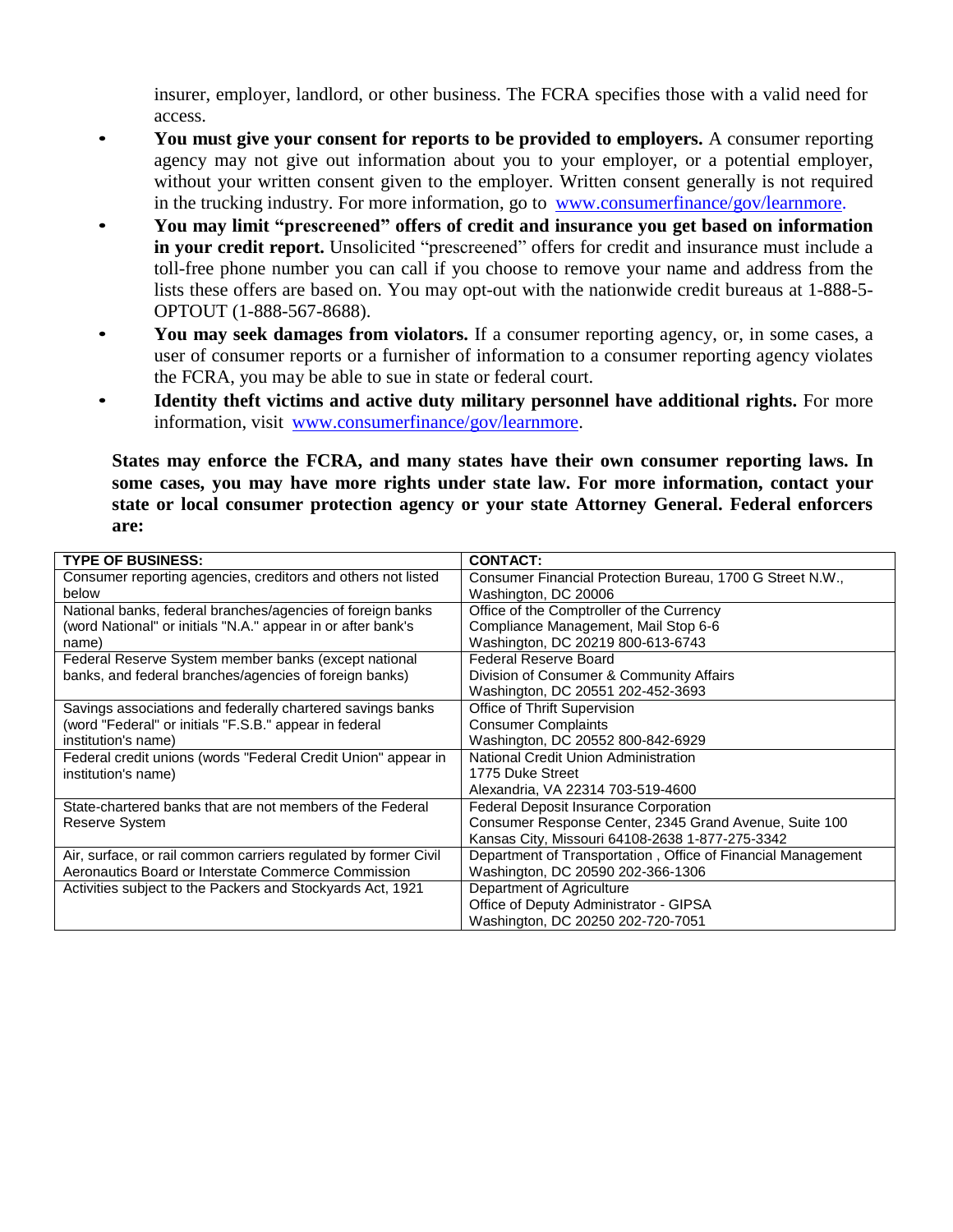## **Remedying the Effects of Identity Theft**

Identity theft occurs when someone uses your name, Social Security number, date of birth, or other identifying information, without authority, to commit fraud. For example, someone may have committed identity theft by using your personal information to open a credit card account or get a loan in your name. For more information, visit [www.ftc.gov/credit](http://www.ftc.gov/credit) or [http://www.consumer.gov/section/scams-and-identity-theft.](http://www.consumer.gov/idtheft)

The Fair Credit Reporting Act (FCRA) gives you specific rights when you are, or believe that you are, the victim of identity theft. Here is a brief summary of the rights designed to help you recover from identity theft.

- **1. You have the right to ask that nationwide consumer reporting agencies place "fraud alerts" in your file** to let potential creditors and others know that you may be a victim of identity theft. A fraud alert can make it more difficult for someone to get credit in your name because it tells creditors to follow certain procedures to protect you. It also may delay your ability to obtain credit. You may place a fraud alert in your file by calling just one of the three nationwide consumer reporting agencies. As soon as that agency processes your fraud alert, it will notify the other two, which then also must place fraud alerts in your file.
	- Equifax: 1-800-525-6285; [www.equifax.com](http://www.equifax.com/)
	- Experian: 1-888-EXPERIAN (397-3742); [www.experian.com](http://www.experian.com/)
	- TransUnion: 1-800-680-7289; [www.transunion.com](http://www.transunion.com/)

An initial fraud alert stays in your file for at least 90 days. An extended alert stays in your file for seven years. To place either of these alerts, a consumer reporting agency will require you to provide appropriate proof of your identity, which may include your Social Security number. If you ask for an extended alert, you will have to provide an *identity theft report.*  An identity theft report includes a copy of a report you have filed with a federal, state, or local law enforcement agency, and additional information a consumer reporting agency may require you to submit. For more detailed information about the *identity theft report*, visit <http://www.consumer.gov/section/scams-and-identity-theft.>

**2. You have the right to free copies of the information in your file (your "file disclosure").** An initial fraud alert entitles you to a copy of all the information in your file at each of the three nationwide agencies, and an extended alert entitles you to two free file disclosures in a 12-month period following the placing of the alert. These additional disclosures may help you detect signs of fraud, for example, whether fraudulent accounts have been opened in your name or whether someone has reported a change in your address. Once a year, you also have the right to a free copy of the information in your file at any consumer reporting agency, if you believe it has inaccurate information due to fraud, such as identity theft. You also have the ability to obtain additional free file disclosures under other provisions of the FCRA. See [www.ftc.gov/credit.](http://www.ftc.gov/credit)